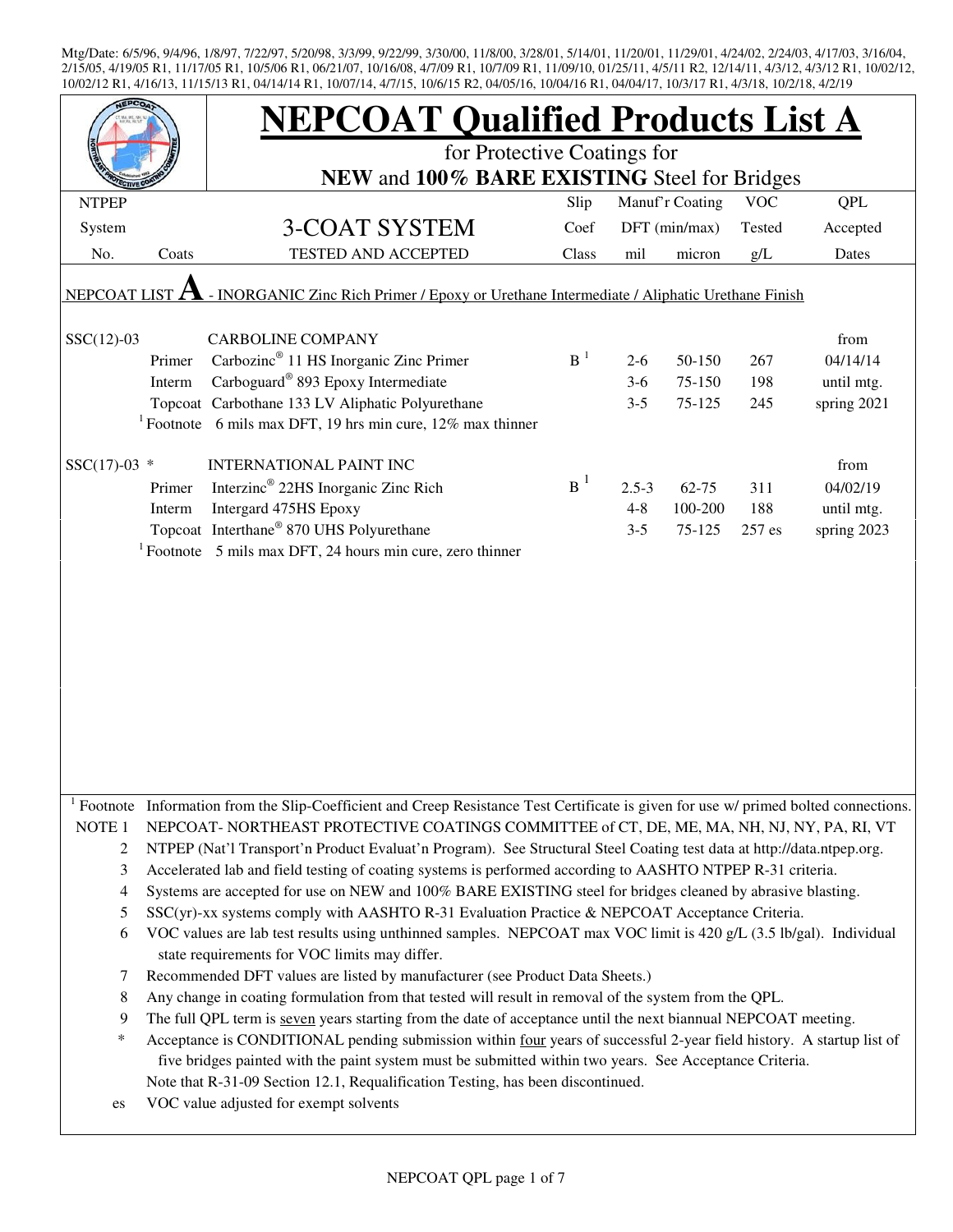|                          |                                                                                               | <b>NEPCOAT Qualified Products List B</b>                                                                                                                            |        |         |                 |            |            |  |  |
|--------------------------|-----------------------------------------------------------------------------------------------|---------------------------------------------------------------------------------------------------------------------------------------------------------------------|--------|---------|-----------------|------------|------------|--|--|
|                          |                                                                                               | for Protective Coatings for<br>NEW and 100% BARE EXISTING Steel for Bridges                                                                                         |        |         |                 |            |            |  |  |
| <b>NTPEP</b>             |                                                                                               |                                                                                                                                                                     | Slip   |         | Manuf'r Coating | <b>VOC</b> | QPL        |  |  |
|                          |                                                                                               |                                                                                                                                                                     | Coef   |         | DFT (min/max)   |            |            |  |  |
| System                   |                                                                                               | 3-COAT SYSTEM<br><b>TESTED AND ACCEPTED</b>                                                                                                                         |        |         |                 | Tested     | Accepted   |  |  |
| No.                      | Coats                                                                                         |                                                                                                                                                                     | Class  | mil     | micron          | g/L        | Dates      |  |  |
| <b>NEPCOAT LIST</b>      |                                                                                               | - ORGANIC Zinc Rich Primer / Epoxy or Urethane Intermediate / Aliphatic Urethane Finish                                                                             |        |         |                 |            |            |  |  |
| $SSC(10)-05$             |                                                                                               | <b>WASSER HIGH TECH COATINGS</b>                                                                                                                                    |        |         |                 |            | from       |  |  |
|                          | Primer                                                                                        | MC-Zinc 100                                                                                                                                                         | Ø      | $3 - 5$ | 75-125          | 115 es     | 4/03/12    |  |  |
|                          | Interm                                                                                        | MC-Miomastic 100                                                                                                                                                    | no     | $3 - 5$ | 75-125          | 173 es     | until mtg. |  |  |
|                          |                                                                                               | Topcoat MC-Ferrox A 100                                                                                                                                             | report | $2 - 4$ | 50-100          | 144 es     | fall 2019  |  |  |
|                          |                                                                                               | Ø Footnote No data reported.                                                                                                                                        |        |         |                 |            |            |  |  |
| $SSC(11)-01$             |                                                                                               | SHERWIN WILLIAMS COMPANY                                                                                                                                            |        |         |                 |            | from       |  |  |
|                          | Primer                                                                                        | Zinc Clad® III HS Organic Zinc Rich Epoxy Primer                                                                                                                    | $A^1$  | $3 - 5$ | 75-125          | 337        | 10/02/12   |  |  |
|                          | Interm                                                                                        | Steel Spec Epoxy Intermediate                                                                                                                                       |        | $3 - 8$ | 75-200          | 293        | until mtg. |  |  |
|                          |                                                                                               | Topcoat Hi-Solids Polyurethane                                                                                                                                      |        | $3 - 5$ | 75-125          | 288        | fall 2019  |  |  |
|                          |                                                                                               | $1$ Footnote 5 mils max DFT, 7 days min cure, zero thinner                                                                                                          |        |         |                 |            |            |  |  |
| $SSC(11)-02$             |                                                                                               | <b>INTERNATIONAL PAINT INC</b>                                                                                                                                      |        |         |                 |            | from       |  |  |
|                          | Primer                                                                                        | Interzinc <sup>®</sup> 315B Epoxy Zinc Rich                                                                                                                         | $B^1$  | $2-6$   | 50-150          | 304        | 10/02/12   |  |  |
|                          | Interm                                                                                        | Intergard 475HS Epoxy                                                                                                                                               |        | $4 - 8$ | 100-200         | 187        | until mtg. |  |  |
|                          |                                                                                               | Topcoat Interthane® 870 UHS                                                                                                                                         |        | $3 - 5$ | 75-125          | 242 es     | fall 2019  |  |  |
|                          |                                                                                               | <sup>1</sup> Footnote $\,$ 4 mils max DFT, 48 hours min cure, zero thinner                                                                                          |        |         |                 |            |            |  |  |
| $SSC(04)-03$             |                                                                                               | SHERWIN WILLIAMS COMPANY                                                                                                                                            |        |         |                 |            | from       |  |  |
| $SSC(11)-03$ Primer      |                                                                                               | Zinc Clad <sup>®</sup> III HS Organic Zinc Rich Epoxy Primer                                                                                                        | $A^1$  | $3 - 5$ | $75 - 125$      | 329        | 10/02/12   |  |  |
|                          | Interm                                                                                        | Macropoxy® 646 Fast Cure Epoxy                                                                                                                                      |        | $3-10$  | 75-250          | 238        | until mtg. |  |  |
|                          |                                                                                               | Topcoat Acrolon™ 218 HS Acrylic Polyurethane                                                                                                                        |        | $3-6$   | 75-150          | 263        | fall 2019  |  |  |
|                          |                                                                                               | <sup>1</sup> Footnote $\overline{5}$ mils max DFT, 7 days min cure, zero thinner                                                                                    |        |         |                 |            |            |  |  |
| (continues)              |                                                                                               | (List B continues)                                                                                                                                                  |        |         |                 |            |            |  |  |
| Footnote                 |                                                                                               | Information from the Slip-Coefficient and Creep Resistance Test Certificate is given for use w/ primed bolted connections.                                          |        |         |                 |            |            |  |  |
| NOTE <sub>1</sub>        |                                                                                               | NEPCOAT-NORTHEAST PROTECTIVE COATINGS COMMITTEE of CT, DE, ME, MA, NH, NJ, NY, PA, RI, VT                                                                           |        |         |                 |            |            |  |  |
| $\overline{c}$           |                                                                                               | NTPEP (Nat'l Transport'n Product Evaluat'n Program). See Structural Steel Coating test data at http://data.ntpep.org.                                               |        |         |                 |            |            |  |  |
| 3                        |                                                                                               | Accelerated lab and field testing of coating systems is performed according to AASHTO NTPEP R-31 criteria.                                                          |        |         |                 |            |            |  |  |
| $\overline{\mathcal{A}}$ |                                                                                               | Systems are accepted for use on NEW and 100% BARE EXISTING steel for bridges cleaned by abrasive blasting.                                                          |        |         |                 |            |            |  |  |
| 5                        | SSC(yr)-xx systems comply with AASHTO R-31 Evaluation Practice & NEPCOAT Acceptance Criteria. |                                                                                                                                                                     |        |         |                 |            |            |  |  |
| 6                        |                                                                                               | VOC values are lab test results using unthinned samples. NEPCOAT max VOC limit is 420 g/L (3.5 lb/gal). Individual<br>state requirements for VOC limits may differ. |        |         |                 |            |            |  |  |
| 7                        |                                                                                               | Recommended DFT values are listed by manufacturer (see Product Data Sheets.)                                                                                        |        |         |                 |            |            |  |  |
| 8                        |                                                                                               | Any change in coating formulation from that tested will result in removal of the system from the QPL.                                                               |        |         |                 |            |            |  |  |
| 9                        |                                                                                               | The full QPL term is seven years starting from the date of acceptance until the next biannual NEPCOAT meeting.                                                      |        |         |                 |            |            |  |  |
| $\ast$                   |                                                                                               | Acceptance is CONDITIONAL pending submission within four years of successful 2-year field history. A startup list of                                                |        |         |                 |            |            |  |  |
|                          |                                                                                               | five bridges painted with the paint system must be submitted within two years. See Acceptance Criteria.                                                             |        |         |                 |            |            |  |  |
|                          |                                                                                               | Note that R-31-09 Section 12.1, Requalification Testing, has been discontinued.                                                                                     |        |         |                 |            |            |  |  |
| es                       |                                                                                               | VOC value adjusted for exempt solvents                                                                                                                              |        |         |                 |            |            |  |  |
|                          |                                                                                               |                                                                                                                                                                     |        |         |                 |            |            |  |  |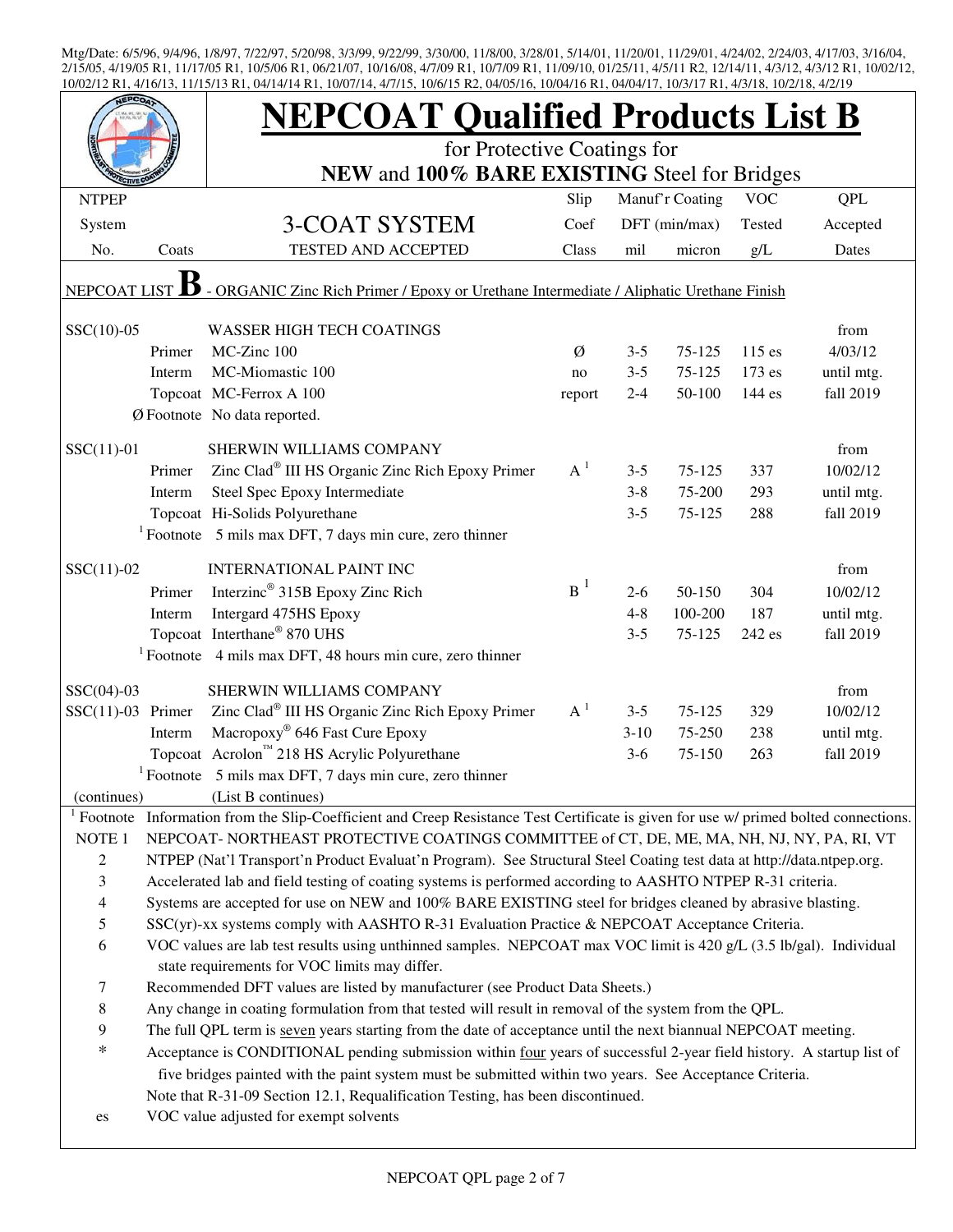|                                                                                                         |        | <b>NEPCOAT Qualified Products List B</b><br>for Protective Coatings for<br>NEW and 100% BARE EXISTING Steel for Bridges                                                                                                                                                                                                                                      |          |         |                 |            |             |  |  |
|---------------------------------------------------------------------------------------------------------|--------|--------------------------------------------------------------------------------------------------------------------------------------------------------------------------------------------------------------------------------------------------------------------------------------------------------------------------------------------------------------|----------|---------|-----------------|------------|-------------|--|--|
|                                                                                                         |        |                                                                                                                                                                                                                                                                                                                                                              |          |         |                 | <b>VOC</b> | QPL         |  |  |
| <b>NTPEP</b>                                                                                            |        |                                                                                                                                                                                                                                                                                                                                                              | Slip     |         | Manuf'r Coating |            |             |  |  |
| System                                                                                                  |        | <b>3-COAT SYSTEM</b>                                                                                                                                                                                                                                                                                                                                         | Coef     |         | DFT (min/max)   | Tested     | Accepted    |  |  |
| No.                                                                                                     | Coats  | TESTED AND ACCEPTED                                                                                                                                                                                                                                                                                                                                          | Class    | mil     | micron          | g/L        | Dates       |  |  |
| - ORGANIC Zinc Rich Primer / Epoxy or Urethane Intermediate / Aliphatic Urethane Finish<br>NEPCOAT LIST |        |                                                                                                                                                                                                                                                                                                                                                              |          |         |                 |            |             |  |  |
| $SSC(12)-04$                                                                                            |        | <b>CARBOLINE COMPANY</b>                                                                                                                                                                                                                                                                                                                                     |          |         |                 |            | from        |  |  |
|                                                                                                         | Primer | Carbozinc <sup>®</sup> 859 Organic Zinc Rich Epoxy Primer                                                                                                                                                                                                                                                                                                    | $B^{-1}$ | $3-10$  | 75-250          | 322        | 04/14/14    |  |  |
|                                                                                                         | Interm | Carboguard® 893 Epoxy Intermediate                                                                                                                                                                                                                                                                                                                           |          | $3-6$   | 75-150          | 207        | until mtg.  |  |  |
|                                                                                                         |        | Topcoat Carbothane 133 VOC Aliphatic Polyurethane                                                                                                                                                                                                                                                                                                            |          | $3 - 5$ | 76-127          | 185 es     | spring 2021 |  |  |
|                                                                                                         |        | <sup>1</sup> Footnote 6 mils max DFT, 4 days min cure, $10\%$ vol max thin                                                                                                                                                                                                                                                                                   |          |         |                 |            |             |  |  |
|                                                                                                         |        |                                                                                                                                                                                                                                                                                                                                                              |          |         |                 |            |             |  |  |
| $SSC(15)-07$                                                                                            |        | SHERWIN WILLIAMS COMPANY                                                                                                                                                                                                                                                                                                                                     |          |         |                 |            |             |  |  |
|                                                                                                         | Primer | Zinc Clad <sup>®</sup> 4100 Organic Zinc Rich Epoxy Primer                                                                                                                                                                                                                                                                                                   | $B-1$    | $3 - 5$ | 75-125          | 319        | 10/03/17    |  |  |
|                                                                                                         | Interm | Macropoxy® 646 Fast Cure Epoxy                                                                                                                                                                                                                                                                                                                               |          | $3-10$  | 75-250          | 265        | until mtg.  |  |  |
|                                                                                                         |        | Topcoat Hi-Solids Polyurethane 250                                                                                                                                                                                                                                                                                                                           |          | $3 - 4$ | 75-100          | 234 es     | fall 2021   |  |  |
|                                                                                                         |        | <sup>1</sup> Footnote 5 mils max DFT, 72 hours min cure, 5% max thinner                                                                                                                                                                                                                                                                                      |          |         |                 |            |             |  |  |
|                                                                                                         |        |                                                                                                                                                                                                                                                                                                                                                              |          |         |                 |            |             |  |  |
|                                                                                                         |        | Footnote Information from the Slip-Coefficient and Creep Resistance Test Certificate is given for use w/ primed bolted connections.                                                                                                                                                                                                                          |          |         |                 |            |             |  |  |
| NOTE <sub>1</sub>                                                                                       |        | NEPCOAT-NORTHEAST PROTECTIVE COATINGS COMMITTEE of CT, DE, ME, MA, NH, NJ, NY, PA, RI, VT                                                                                                                                                                                                                                                                    |          |         |                 |            |             |  |  |
| 2                                                                                                       |        | NTPEP (Nat'l Transport'n Product Evaluat'n Program). See Structural Steel Coating test data at http://data.ntpep.org.                                                                                                                                                                                                                                        |          |         |                 |            |             |  |  |
| $\mathfrak{Z}$                                                                                          |        | Accelerated lab and field testing of coating systems is performed according to AASHTO NTPEP R-31 criteria.                                                                                                                                                                                                                                                   |          |         |                 |            |             |  |  |
| $\overline{4}$                                                                                          |        | Systems are accepted for use on NEW and 100% BARE EXISTING steel for bridges cleaned by abrasive blasting.                                                                                                                                                                                                                                                   |          |         |                 |            |             |  |  |
| $\mathfrak s$                                                                                           |        | SSC(yr)-xx systems comply with AASHTO R-31 Evaluation Practice & NEPCOAT Acceptance Criteria.                                                                                                                                                                                                                                                                |          |         |                 |            |             |  |  |
| 6                                                                                                       |        | VOC values are lab test results using unthinned samples. NEPCOAT max VOC limit is 420 g/L (3.5 lb/gal). Individual                                                                                                                                                                                                                                           |          |         |                 |            |             |  |  |
|                                                                                                         |        | state requirements for VOC limits may differ.                                                                                                                                                                                                                                                                                                                |          |         |                 |            |             |  |  |
| $\tau$                                                                                                  |        | Recommended DFT values are listed by manufacturer (see Product Data Sheets.)                                                                                                                                                                                                                                                                                 |          |         |                 |            |             |  |  |
| $\,$ 8 $\,$                                                                                             |        | Any change in coating formulation from that tested will result in removal of the system from the QPL.                                                                                                                                                                                                                                                        |          |         |                 |            |             |  |  |
| 9                                                                                                       |        | The full QPL term is seven years starting from the date of acceptance until the next biannual NEPCOAT meeting.                                                                                                                                                                                                                                               |          |         |                 |            |             |  |  |
| $\ast$<br>es                                                                                            |        | Acceptance is CONDITIONAL pending submission within four years of successful 2-year field history. A startup list of<br>five bridges painted with the paint system must be submitted within two years. See Acceptance Criteria.<br>Note that R-31-09 Section 12.1, Requalification Testing, has been discontinued.<br>VOC value adjusted for exempt solvents |          |         |                 |            |             |  |  |
|                                                                                                         |        |                                                                                                                                                                                                                                                                                                                                                              |          |         |                 |            |             |  |  |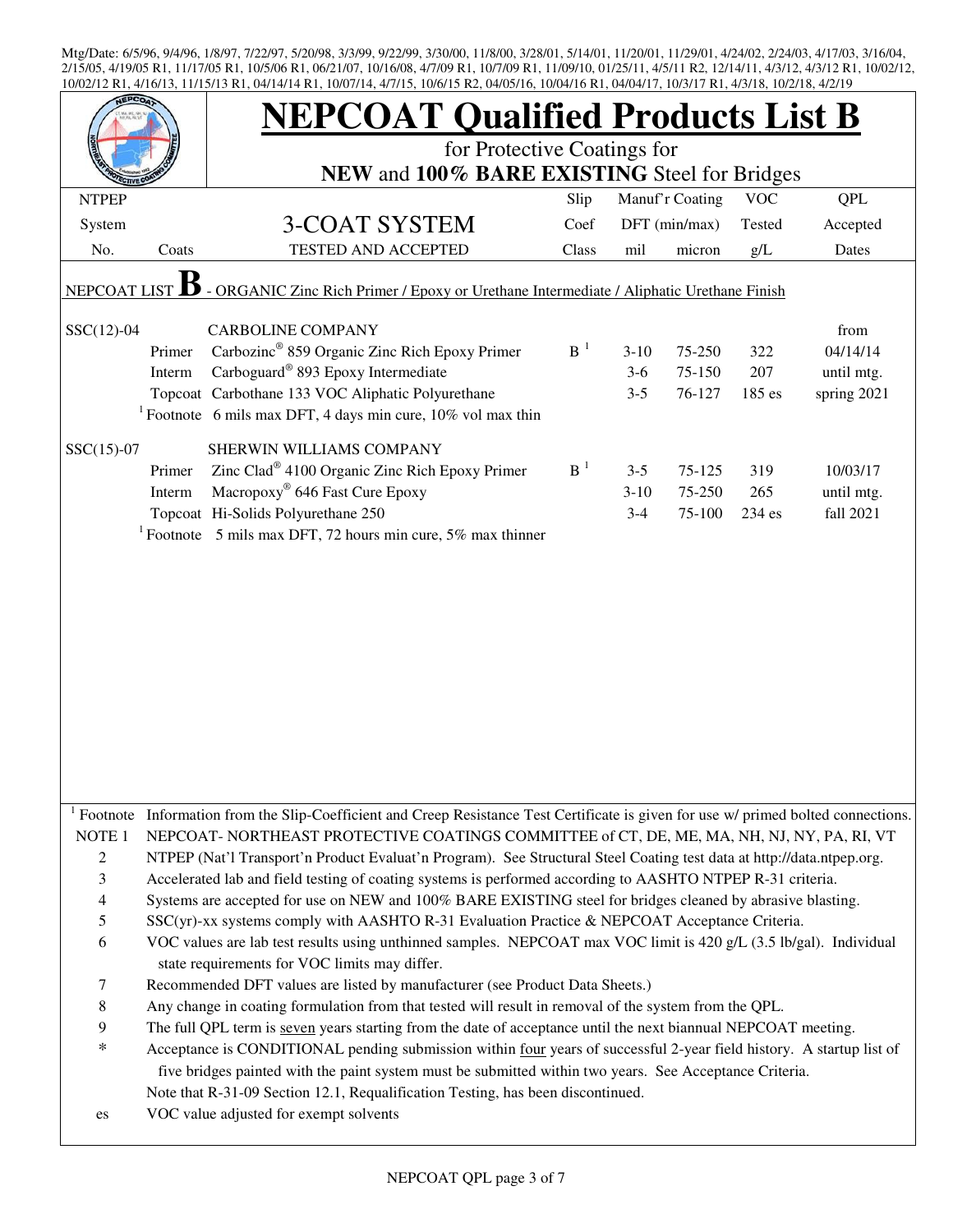|                               |        | <b>NEPCOAT Qualified Products List C</b>                                                                                                                                                                    |                |                 |               |            |             |  |  |  |
|-------------------------------|--------|-------------------------------------------------------------------------------------------------------------------------------------------------------------------------------------------------------------|----------------|-----------------|---------------|------------|-------------|--|--|--|
|                               |        | for Protective Coatings for                                                                                                                                                                                 |                |                 |               |            |             |  |  |  |
|                               |        | NEW and 100% BARE EXISTING Steel for Bridges                                                                                                                                                                |                |                 |               |            |             |  |  |  |
| <b>NTPEP</b>                  |        |                                                                                                                                                                                                             | Slip           | Manuf'r Coating | <b>VOC</b>    | <b>QPL</b> |             |  |  |  |
| System                        |        | 2-COAT SYSTEM                                                                                                                                                                                               | Coef           |                 | DFT (min/max) | Tested     | Accepted    |  |  |  |
| No.                           | Coats  | <b>TESTED AND ACCEPTED</b>                                                                                                                                                                                  | Class          | mil             | micron        | g/L        | Dates       |  |  |  |
| NEPCOAT LIST                  |        | - ORGANIC Zinc Rich Primer / ----- / Topcoat                                                                                                                                                                |                |                 |               |            |             |  |  |  |
|                               |        |                                                                                                                                                                                                             |                |                 |               |            |             |  |  |  |
| $SSC(18)-03$ *                |        | SHERWIN WILLIAMS COMPANY                                                                                                                                                                                    |                |                 |               |            | from        |  |  |  |
|                               | Primer | Zinc Clad <sup>®</sup> 4100 Organic Zinc Rich Epoxy Primer                                                                                                                                                  | B <sup>1</sup> | $3 - 5$         | 75-125        | 318        | 04/02/19    |  |  |  |
|                               | Interm |                                                                                                                                                                                                             |                |                 |               | $---$      | until mtg.  |  |  |  |
|                               |        | Topcoat Sher-Loxane 800 Polysiloxane                                                                                                                                                                        |                | $4-6$           | 100-150       | 122        | spring 2023 |  |  |  |
|                               |        | <sup>1</sup> Footnote 5 mils max DFT, 72 hours min cure, 5% thinner                                                                                                                                         |                |                 |               |            |             |  |  |  |
|                               |        |                                                                                                                                                                                                             |                |                 |               |            |             |  |  |  |
|                               |        |                                                                                                                                                                                                             |                |                 |               |            |             |  |  |  |
|                               |        |                                                                                                                                                                                                             |                |                 |               |            |             |  |  |  |
|                               |        |                                                                                                                                                                                                             |                |                 |               |            |             |  |  |  |
|                               |        |                                                                                                                                                                                                             |                |                 |               |            |             |  |  |  |
|                               |        |                                                                                                                                                                                                             |                |                 |               |            |             |  |  |  |
|                               |        |                                                                                                                                                                                                             |                |                 |               |            |             |  |  |  |
|                               |        |                                                                                                                                                                                                             |                |                 |               |            |             |  |  |  |
|                               |        |                                                                                                                                                                                                             |                |                 |               |            |             |  |  |  |
|                               |        |                                                                                                                                                                                                             |                |                 |               |            |             |  |  |  |
|                               |        |                                                                                                                                                                                                             |                |                 |               |            |             |  |  |  |
|                               |        |                                                                                                                                                                                                             |                |                 |               |            |             |  |  |  |
|                               |        |                                                                                                                                                                                                             |                |                 |               |            |             |  |  |  |
|                               |        |                                                                                                                                                                                                             |                |                 |               |            |             |  |  |  |
|                               |        |                                                                                                                                                                                                             |                |                 |               |            |             |  |  |  |
|                               |        |                                                                                                                                                                                                             |                |                 |               |            |             |  |  |  |
|                               |        | Footnote Information from the Slip-Coefficient and Creep Resistance Test Certificate is given for use w/ primed bolted connections.                                                                         |                |                 |               |            |             |  |  |  |
| NOTE <sub>1</sub>             |        | NEPCOAT-NORTHEAST PROTECTIVE COATINGS COMMITTEE of CT, DE, ME, MA, NH, NJ, NY, PA, RI, VT                                                                                                                   |                |                 |               |            |             |  |  |  |
| $\overline{c}$                |        | NTPEP (Nat'l Transport'n Product Evaluat'n Program). See Structural Steel Coating test data at http://data.ntpep.org.                                                                                       |                |                 |               |            |             |  |  |  |
| 3                             |        | Accelerated lab and field testing of coating systems is performed according to AASHTO NTPEP R-31 criteria.                                                                                                  |                |                 |               |            |             |  |  |  |
|                               |        |                                                                                                                                                                                                             |                |                 |               |            |             |  |  |  |
| $\overline{\mathcal{L}}$<br>5 |        | Systems are accepted for use on NEW and 100% BARE EXISTING steel for bridges cleaned by abrasive blasting.<br>SSC(yr)-xx systems comply with AASHTO R-31 Evaluation Practice & NEPCOAT Acceptance Criteria. |                |                 |               |            |             |  |  |  |
| 6                             |        | VOC values are lab test results using unthinned samples. NEPCOAT max VOC limit is 420 g/L (3.5 lb/gal). Individual                                                                                          |                |                 |               |            |             |  |  |  |
|                               |        | state requirements for VOC limits may differ.                                                                                                                                                               |                |                 |               |            |             |  |  |  |
| 7                             |        | Recommended DFT values are listed by manufacturer (see Product Data Sheets.)                                                                                                                                |                |                 |               |            |             |  |  |  |
| 8                             |        | Any change in coating formulation from that tested will result in removal of the system from the QPL.                                                                                                       |                |                 |               |            |             |  |  |  |
| 9                             |        | The full QPL term is seven years starting from the date of acceptance until the next biannual NEPCOAT meeting.                                                                                              |                |                 |               |            |             |  |  |  |
| $\ast$                        |        | Acceptance is CONDITIONAL pending submission within four years of successful 2-year field history. A startup list of                                                                                        |                |                 |               |            |             |  |  |  |
|                               |        |                                                                                                                                                                                                             |                |                 |               |            |             |  |  |  |
|                               |        | five bridges painted with the paint system must be submitted within two years. See Acceptance Criteria.<br>Note that R-31-09 Section 12.1, Requalification Testing, has been discontinued.                  |                |                 |               |            |             |  |  |  |
|                               |        |                                                                                                                                                                                                             |                |                 |               |            |             |  |  |  |
| es                            |        | VOC value adjusted for exempt solvents                                                                                                                                                                      |                |                 |               |            |             |  |  |  |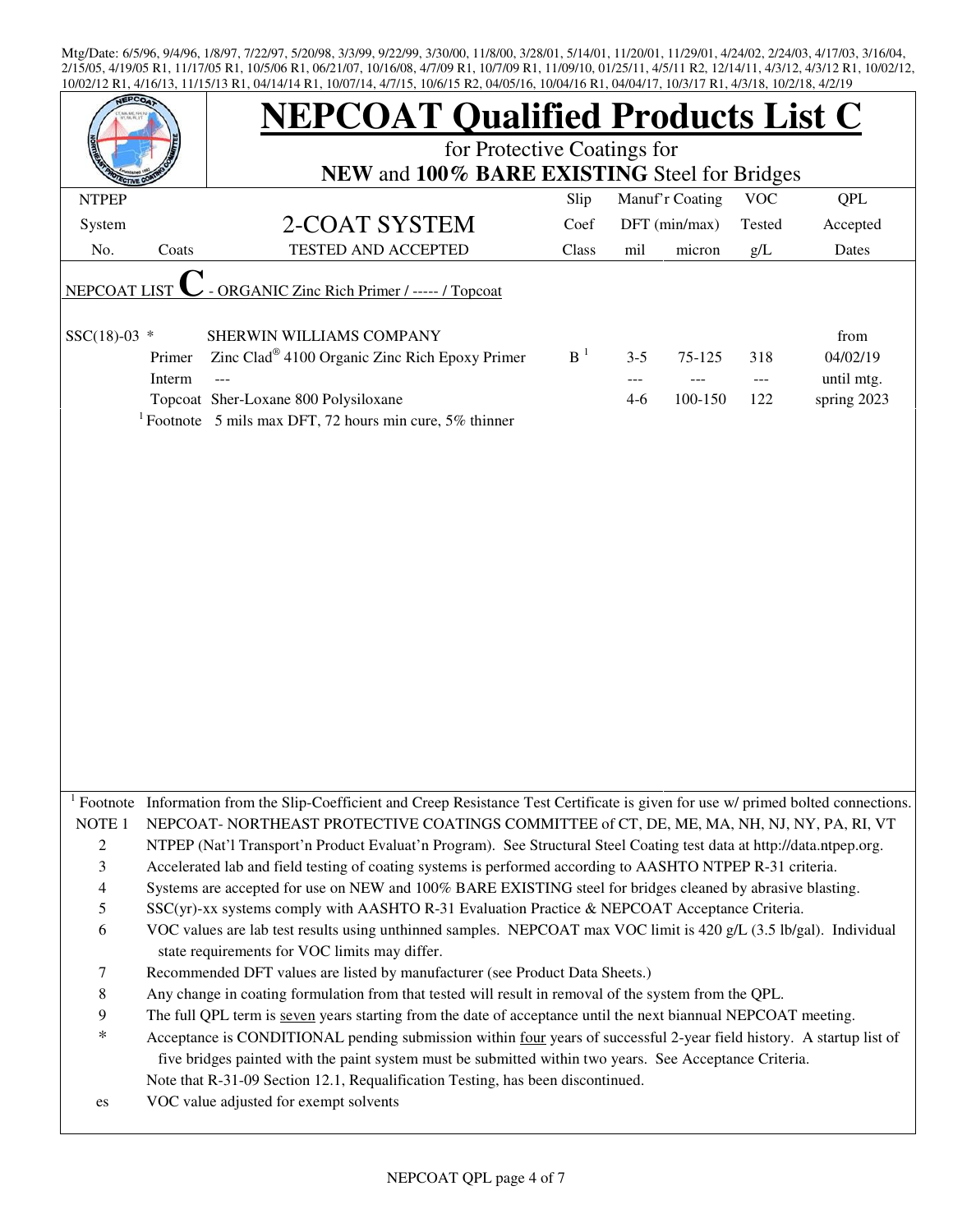|                          |                                                                                                                         | <b>NEPCOAT Qualified Products List D</b>                                                                                            |       |         |                 |        |             |  |  |  |
|--------------------------|-------------------------------------------------------------------------------------------------------------------------|-------------------------------------------------------------------------------------------------------------------------------------|-------|---------|-----------------|--------|-------------|--|--|--|
|                          |                                                                                                                         | for Protective Coatings for                                                                                                         |       |         |                 |        |             |  |  |  |
|                          |                                                                                                                         | NEW and 100% BARE EXISTING Steel for Bridges                                                                                        |       |         |                 |        |             |  |  |  |
| <b>NTPEP</b>             |                                                                                                                         |                                                                                                                                     | Slip  |         | Manuf'r Coating | QPL    |             |  |  |  |
| System                   |                                                                                                                         | 2-COAT SYSTEM                                                                                                                       | Coef  |         | DFT (min/max)   | Tested | Accepted    |  |  |  |
| No.                      | Coats                                                                                                                   | TESTED AND ACCEPTED                                                                                                                 | Class | mil     | micron          | g/L    | Dates       |  |  |  |
| NEPCOAT LIST             |                                                                                                                         | - INORGANIC Zinc Rich Primer / ----- / Topcoat                                                                                      |       |         |                 |        |             |  |  |  |
|                          |                                                                                                                         |                                                                                                                                     |       |         |                 |        |             |  |  |  |
| $SSC(18)-02$ *           |                                                                                                                         | SHERWIN WILLIAMS COMPANY                                                                                                            |       |         |                 |        | from        |  |  |  |
|                          | Primer                                                                                                                  | Zinc Clad <sup>®</sup> II PLUS Inorganic Zinc Rich Epoxy                                                                            | $B-1$ | $2 - 4$ | 50-100          | 325    | 04/02/19    |  |  |  |
|                          | Interm                                                                                                                  |                                                                                                                                     |       |         |                 |        | until mtg.  |  |  |  |
|                          |                                                                                                                         | Topcoat Sher-Loxane 800 Polysiloxane                                                                                                |       | $4-6$   | 100-150         | 119    | spring 2023 |  |  |  |
|                          |                                                                                                                         | <sup>1</sup> Footnote 5 mils max DFT, 72 hours min cure, 5% thinner                                                                 |       |         |                 |        |             |  |  |  |
|                          |                                                                                                                         |                                                                                                                                     |       |         |                 |        |             |  |  |  |
|                          |                                                                                                                         |                                                                                                                                     |       |         |                 |        |             |  |  |  |
|                          |                                                                                                                         |                                                                                                                                     |       |         |                 |        |             |  |  |  |
|                          |                                                                                                                         |                                                                                                                                     |       |         |                 |        |             |  |  |  |
|                          |                                                                                                                         |                                                                                                                                     |       |         |                 |        |             |  |  |  |
|                          |                                                                                                                         |                                                                                                                                     |       |         |                 |        |             |  |  |  |
|                          |                                                                                                                         |                                                                                                                                     |       |         |                 |        |             |  |  |  |
|                          |                                                                                                                         |                                                                                                                                     |       |         |                 |        |             |  |  |  |
|                          |                                                                                                                         |                                                                                                                                     |       |         |                 |        |             |  |  |  |
|                          |                                                                                                                         |                                                                                                                                     |       |         |                 |        |             |  |  |  |
|                          |                                                                                                                         |                                                                                                                                     |       |         |                 |        |             |  |  |  |
|                          |                                                                                                                         |                                                                                                                                     |       |         |                 |        |             |  |  |  |
|                          |                                                                                                                         |                                                                                                                                     |       |         |                 |        |             |  |  |  |
|                          |                                                                                                                         |                                                                                                                                     |       |         |                 |        |             |  |  |  |
|                          |                                                                                                                         |                                                                                                                                     |       |         |                 |        |             |  |  |  |
|                          |                                                                                                                         |                                                                                                                                     |       |         |                 |        |             |  |  |  |
|                          |                                                                                                                         |                                                                                                                                     |       |         |                 |        |             |  |  |  |
|                          |                                                                                                                         | Footnote Information from the Slip-Coefficient and Creep Resistance Test Certificate is given for use w/ primed bolted connections. |       |         |                 |        |             |  |  |  |
| NOTE <sub>1</sub>        |                                                                                                                         | NEPCOAT-NORTHEAST PROTECTIVE COATINGS COMMITTEE of CT, DE, ME, MA, NH, NJ, NY, PA, RI, VT                                           |       |         |                 |        |             |  |  |  |
| 2                        |                                                                                                                         | NTPEP (Nat'l Transport'n Product Evaluat'n Program). See Structural Steel Coating test data at http://data.ntpep.org.               |       |         |                 |        |             |  |  |  |
| 3                        |                                                                                                                         | Accelerated lab and field testing of coating systems is performed according to AASHTO NTPEP R-31 criteria.                          |       |         |                 |        |             |  |  |  |
| $\overline{\mathcal{A}}$ |                                                                                                                         | Systems are accepted for use on NEW and 100% BARE EXISTING steel for bridges cleaned by abrasive blasting.                          |       |         |                 |        |             |  |  |  |
| 5                        |                                                                                                                         | SSC(yr)-xx systems comply with AASHTO R-31 Evaluation Practice & NEPCOAT Acceptance Criteria.                                       |       |         |                 |        |             |  |  |  |
|                          | 6<br>VOC values are lab test results using unthinned samples. NEPCOAT max VOC limit is 420 g/L (3.5 lb/gal). Individual |                                                                                                                                     |       |         |                 |        |             |  |  |  |
|                          |                                                                                                                         | state requirements for VOC limits may differ.                                                                                       |       |         |                 |        |             |  |  |  |
| 7                        |                                                                                                                         | Recommended DFT values are listed by manufacturer (see Product Data Sheets.)                                                        |       |         |                 |        |             |  |  |  |
| 8<br>9                   |                                                                                                                         | Any change in coating formulation from that tested will result in removal of the system from the QPL.                               |       |         |                 |        |             |  |  |  |
| $\ast$                   |                                                                                                                         | The full QPL term is seven years starting from the date of acceptance until the next biannual NEPCOAT meeting.                      |       |         |                 |        |             |  |  |  |
|                          |                                                                                                                         | Acceptance is CONDITIONAL pending submission within four years of successful 2-year field history. A startup list of                |       |         |                 |        |             |  |  |  |
|                          |                                                                                                                         | five bridges painted with the paint system must be submitted within two years. See Acceptance Criteria.                             |       |         |                 |        |             |  |  |  |
|                          |                                                                                                                         | Note that R-31-09 Section 12.1, Requalification Testing, has been discontinued.                                                     |       |         |                 |        |             |  |  |  |
| es                       |                                                                                                                         | VOC value adjusted for exempt solvents                                                                                              |       |         |                 |        |             |  |  |  |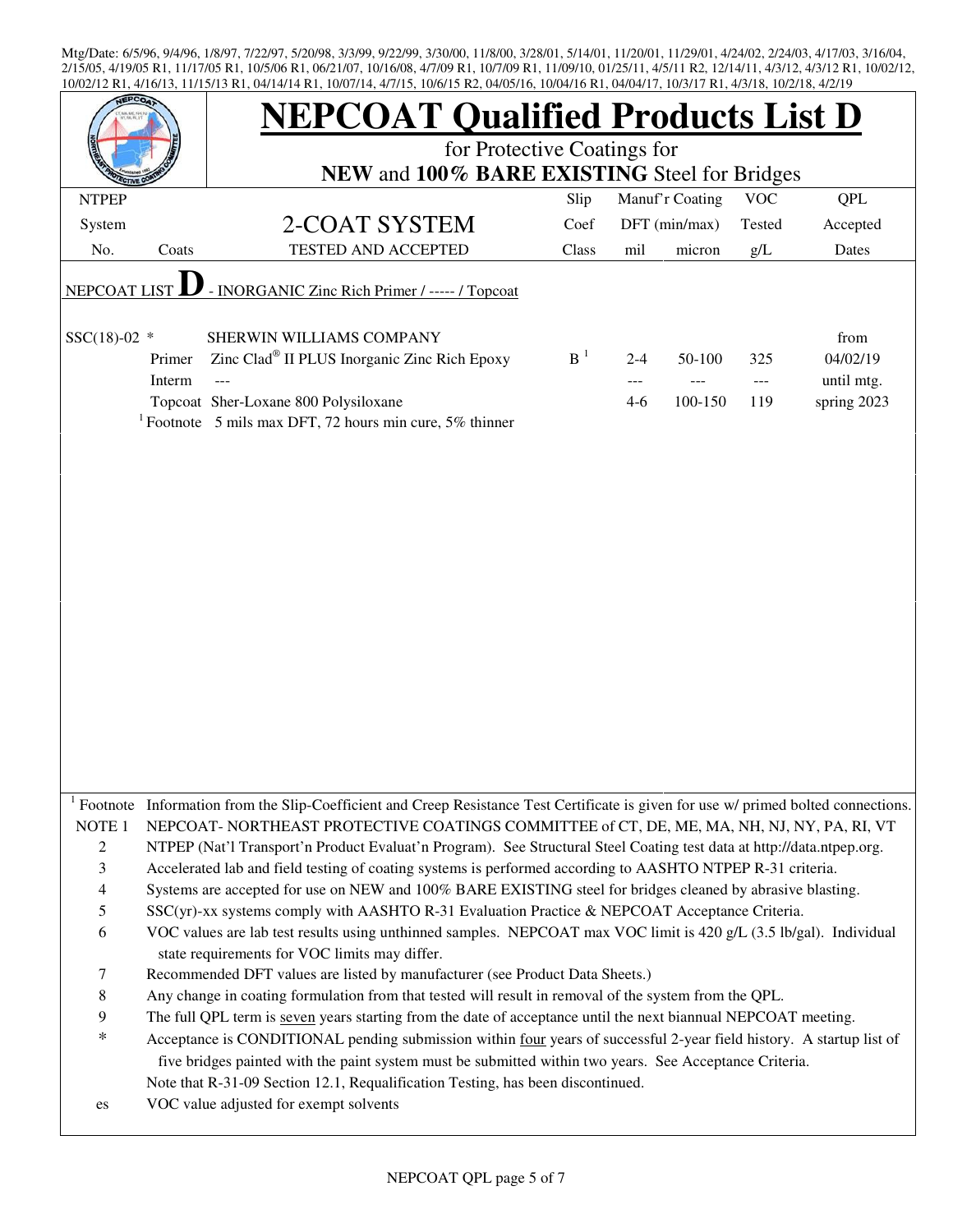